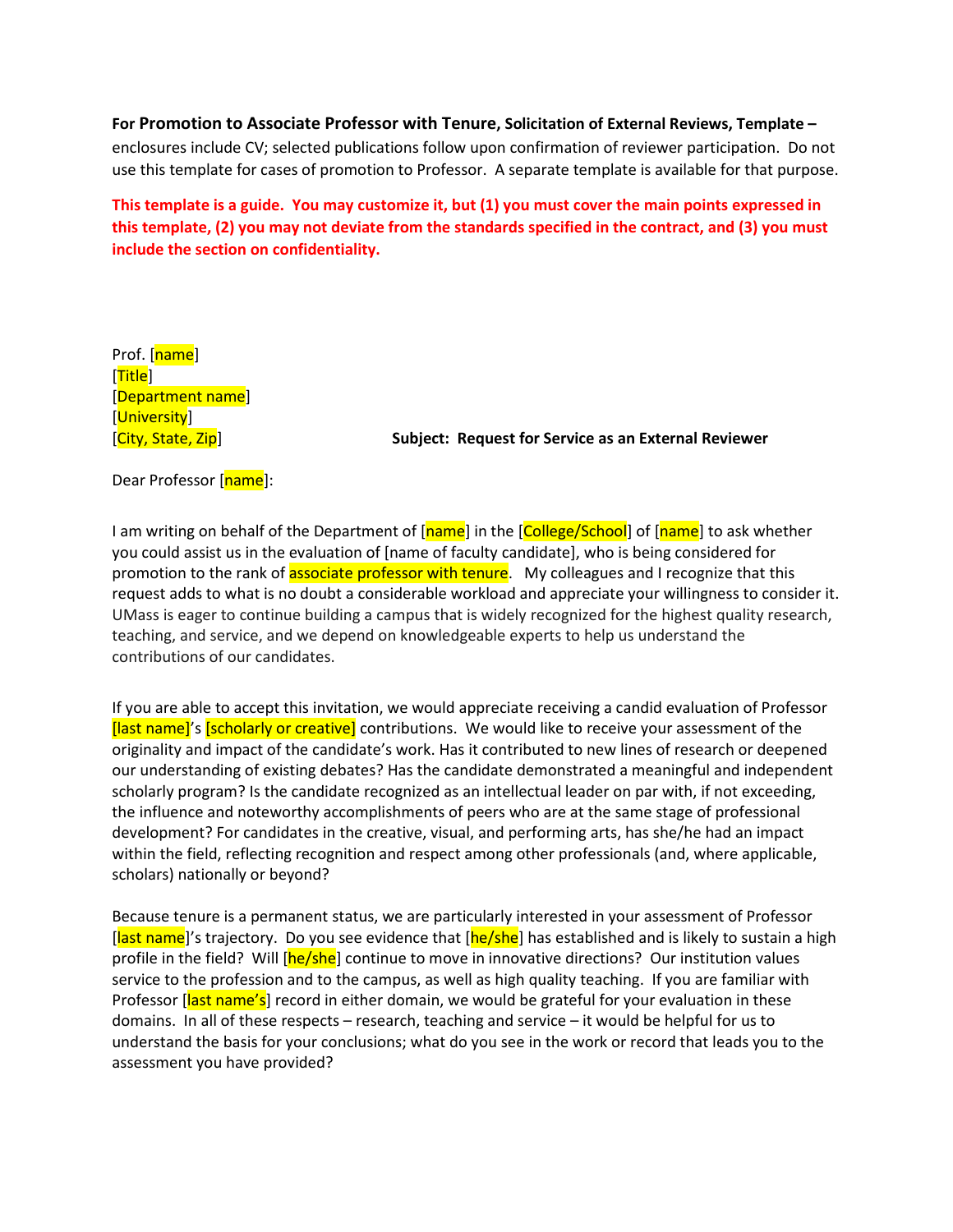In keeping with standard practice, the faculty and administrators involved in this promotion and tenure process will have read the file carefully and will be well acquainted with the substance of the work involved. Accordingly, we do not need to trouble you with a summary description of the work you are reviewing. Our primary interest is in your professional opinion of the value of [his/her] work and hence the task is primarily evaluative.

As is true of all universities, we have a standard period of probation before a review of this kind commences. Please note that some candidates receive extensions under the terms of the collective bargaining agreement between the University and the Massachusetts Society of Professors, our faculty union. These extensions are granted only for good cause and hence nothing should be inferred from them. In the wake of the COVID-19 pandemic, all pre-tenure candidates were granted the option of a one-year tenure delay as a matter of right. Candidates should be held to the same standard you expect for a typical probationary period.

Beginning in the Spring 2020 semester, faculty across the University experienced a significant disruption due to the COVID-19 pandemic. In Spring 2020, as a result of the health crisis, all faculty moved their courses online, research facilities including labs and libraries were closed and all student evaluation of teaching was suspended. In conjunction with the disruptions experienced on-campus, many faculty were working out of their homes while simultaneously providing childcare due to closures of daycare facilities and K-12 schooling. Research disruptions, significant shifts in teaching modalities, limited childcare, and remote work persisted into the summer of 2020. We ask that you take this unprecedented event into consideration when evaluating work performed during the Spring and Summer periods of 2020.

When we present the files of our candidates for associate professor with tenure, we are obliged to attach a curriculum vitae for each reviewer, mainly because scholars who are outside the field will be interested in the work for which you are known and hence the starting point of your evaluation.

Candidates for promotion and tenure have the options of waiving or retaining the right of access to external review letters. In this case, Professor [last name] [has or has not] waived [his/her] access to all external review letters. However, under our contract with the faculty union, we must identify all reviewers. Therefore, while internal faculty and administrative evaluators of the file will have access to your letter, it will otherwise remain confidential (to the extent allowed by law). The candidate will know that you have provided an evaluation  $\beta$  [but will not have / and will have] access to your letter.

If you are able to accept this invitation, we would be grateful it if you would complete and then return the attached disclosure form indicating the extent of your relationship with Professor [last name], if any. We would appreciate knowing whether you have collaborated with or had previous professional or personal interactions with the candidate. Should you believe that there is any room for misunderstanding or a potential conflict of interest in reviewing this case, please feel free to call me before you proceed.

I have attached a copy of Professor [last name]'s CV for your information. If you are able to accept this invitation, we will send you a few selected publications. As our evaluations proceed along an established time line, we would be most appreciative if you would, first, let me know by email [department chair's email] if you can accept this assignment within the next week and, second, provide your letter and CV by [four weeks after the date of the request]. I will forward the publications to you as soon as I receive your email confirmation.